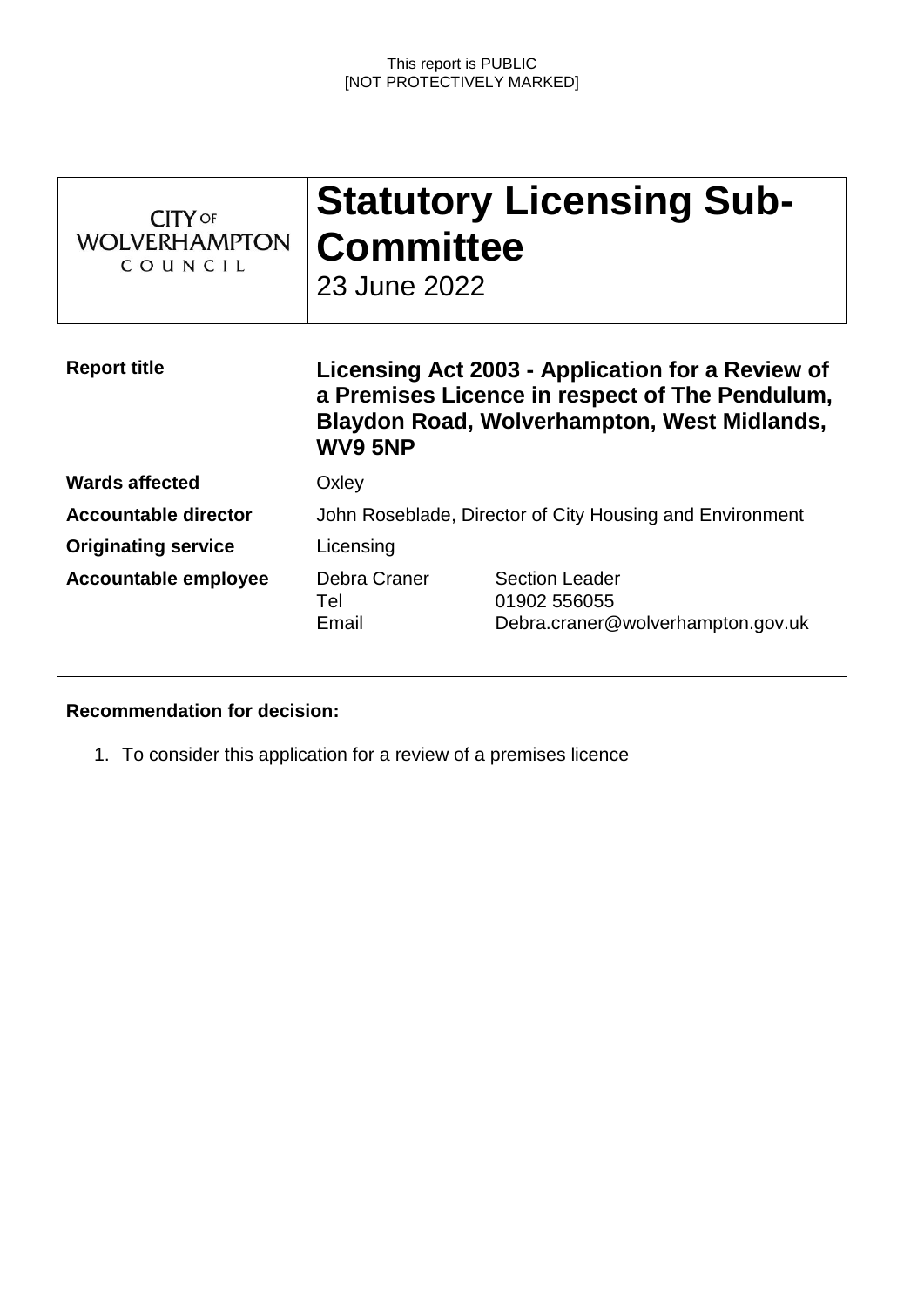#### This report is PUBLIC [NOT PROTECTIVELY MARKED]

## **1.0 Purpose**

1.1 To submit for consideration by the Statutory Licensing Sub-Committee an application for a review of a premises licence.

## **2.0 Background**

2.1 The current premises licence is attached at Appendix 1.

## **3.0 Review Application**

- 3.1 An application was received from West Midlands Police on 13 April 2022 for a review of a premises licence in respect of The Pendulum, Blaydon Road, Wolverhampton, West Midlands, WV9 5NP.
- 3.2 The premises is located within the Oxley Ward and a location plan is attached at Appendix 2.
- 3.3 A copy of the review application is attached at Appendix 3. The review has been brought in support of the Prevention of Crime and Disorder, Public Safety, the Prevention of Public Nuisance and the Protection of Children from Harm Licensing Objectives.
- 3.4 Representations have been received from the Home Office, Trading Standards, Licensing and Other Persons. Theses representations can be found at Appendices 4 to 10 respectively.
- 3.5 The notice of review has been properly served on all Responsible Authorities. The Council has complied the legislative process and displayed the appropriate notice at the premises and on the website as required when the application for review was made.
- 3.6 The applicant for review, the current premises licence holder and those who have made representations have all been invited to attend the hearing.
- 3.7 Additional information has been submitted by the current premises licence holder Mr Mohammed Ali and is attached as Appendix 11.
- 3.8 Additional information has been submitted by West Midlands Police and is attached as appendix 12.
- 3.9 On 08 June 2022 the Statutory Licensing Sub-Committee resolved to adjourn the meeting until 23 June 2022.

## **4.0 Financial implications**

4.1 There is no fee for the application of a review and there are no direct financial implications arising from this report. The fees and charges in relation to the Licensing Act 2003 are set by the Secretary of State. This was noted by the Licensing Committee on 19 January 2022 [SB/16122021/X]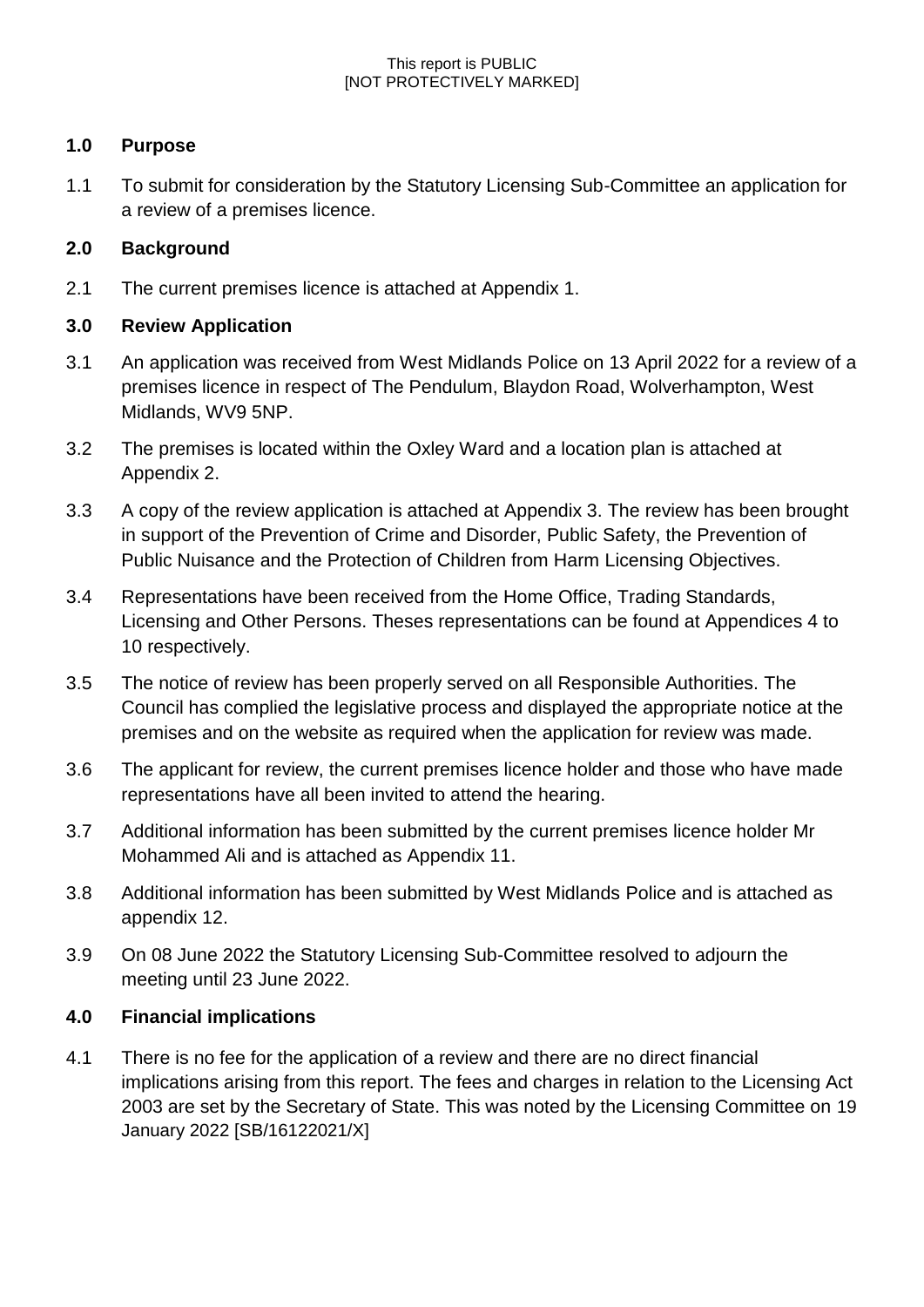#### This report is PUBLIC [NOT PROTECTIVELY MARKED]

## **5.0 Legal implications**

- 5.1 Section 51 of the Licensing Act 2003, as amended states that a responsible authority or any other person may apply to the relevant Licensing Authority for a review of a licence.
- 5.2 The Licensing Sub-Committee when determining an application for review, pursuant to Section 52 of the Licensing Act 2003 has power to take any of the following steps (if any) as it considers appropriate for the promotion of the "licensing objectives" which are listed at 5.3.
	- (a) Modify the conditions of the licence;
	- (b) Exclude a licensable activity from the scope of the licence;
	- (c) Remove the designated premises supervisor;
	- (d) Suspend the licence for a period not exceeding 3 months;
	- (e) Revoke the licence;
- 5.3 The four licensing objectives are:
	- The prevention of crime and disorder;
	- Public safety;
	- The prevention of public nuisance;
	- The protection of children from harm;
- 5.4 In addition, regards shall be had to guidance issued by Secretary of State under Section 182 of the Licensing Act 2003 and Wolverhampton City Council's Licensing Policy Statement. [DA/15/06/2022/1 ]

### **6.0 Equalities implications**

- 6.1 This report has human rights implications for both the premises licence holder and the residents from the local neighbourhood. Any of the steps outlined in Section 4 of this report may have financial implications for a licensee's business and livelihood and/or may have impact on the day to day lives of residents living in close proximity to the premises
- 6.2 Article 8(i) of the European Convention of Human Rights provides that everyone has the right to respect for his/her private family life and his/her home (which includes business premises). This right may be interfered with by the Council on a number of grounds including the protection of rights and freedoms of others. The First Protocol – Article 1 – also provides that every person is entitled to peaceful enjoyment of his possessions and shall not be deprived of his possessions except in the public interest and conditions provided for by law. Members must accordingly make a decision which is proportionate to the hearing and endeavour to find a balance between the rights of the applicant, residents and the community as a whole